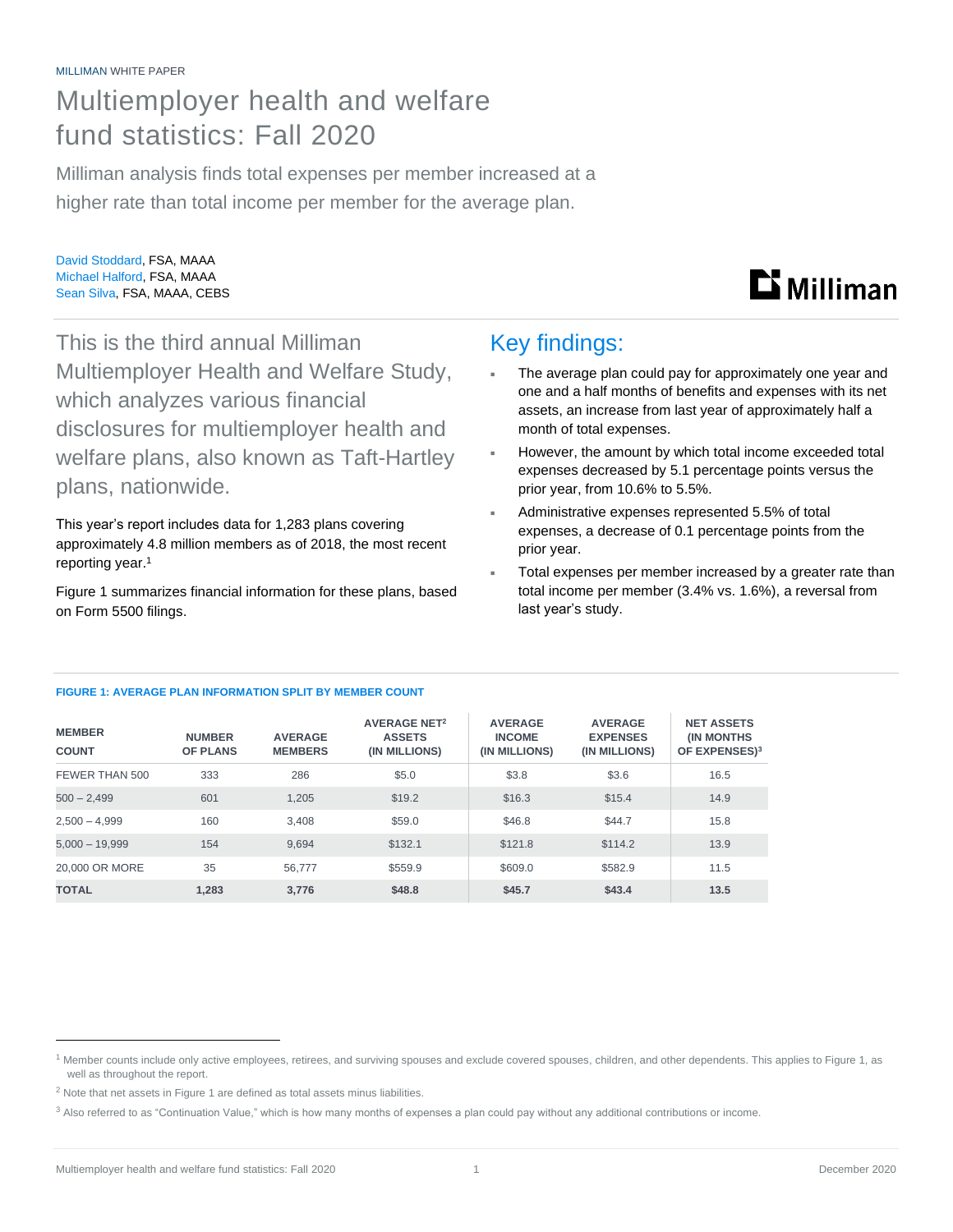### Fund capitalization statistics

Figure 2 groups plans by net assets (surplus) measured in terms of months of total expenses (that is, how many months of total expenses could be paid using only net assets). For example, if a plan's net assets at the end of its plan year are equal to its total expenses for the year, the plan would be able to continue paying benefits for 12 months, even if all contributions and other income ceased and expenses remained unchanged from the prior year.

This year's study found there were 258 plans (20.1% of total plans) holding assets that were less than six months of total expenses as of the end of their 2018 plan years, while 254 plans (19.8% of total plans) held assets that were more than 24 months of total expenses. Last year, 21.7% of plans held assets that were less than six months of total expenses, while 19.7% of total plans held assets that were more than 24 months of total expenses. For the second straight year, there was a decrease in the percentage of plans holding assets of less than six months of total expenses and a corresponding increase in the percentage of plans holding assets of more than 24 months of total expenses. The percentage of plans whose assets were between six and 24 months of total expenses increased slightly compared to 2017, indicating an overall increase in fund capitalization (from 13.1 months of total expenses to 13.5 months).





Figure 3 groups plans by total income over total expenses on a percentage basis, with each bar representing the average gain/(loss) by subgroup**.** Total income over total expenses reflects the excess/(shortage) of income versus expenses. For example, if total income is greater than total expenses, the plan is building surplus (increasing net assets). There were 448 plans (34.9% of total plans) that dipped into their net assets in 2018 (i.e., had a loss for the year), while 830 plans (64.7% of total plans) increased net assets (i.e., had a gain for the year), and five plans that covered total expenses exactly for the year. This is a negative shift of approximately 8.3 percentage points from the prior year, when 26.5% of total plans had a loss for the year while 73.0% of total plans had a gain for the year. While there was a reduction in the percentage of plans that experienced a gain in net assets from 2017 to 2018, in the aggregate income continued to exceed expenses (by approximately 5.5% in 2018).



**FIGURE 3: AVERAGE GAIN OR LOSS (SHOWN AS % OF TOTAL EXPENSES)**

### Per member statistics

Figure 4 shows the average total income and average total expenses per member per year by plan size, while Figure 5 shows the average annual change from 2016 to 2018 in the total income per member and total expenses per member, both by plan size and in aggregate.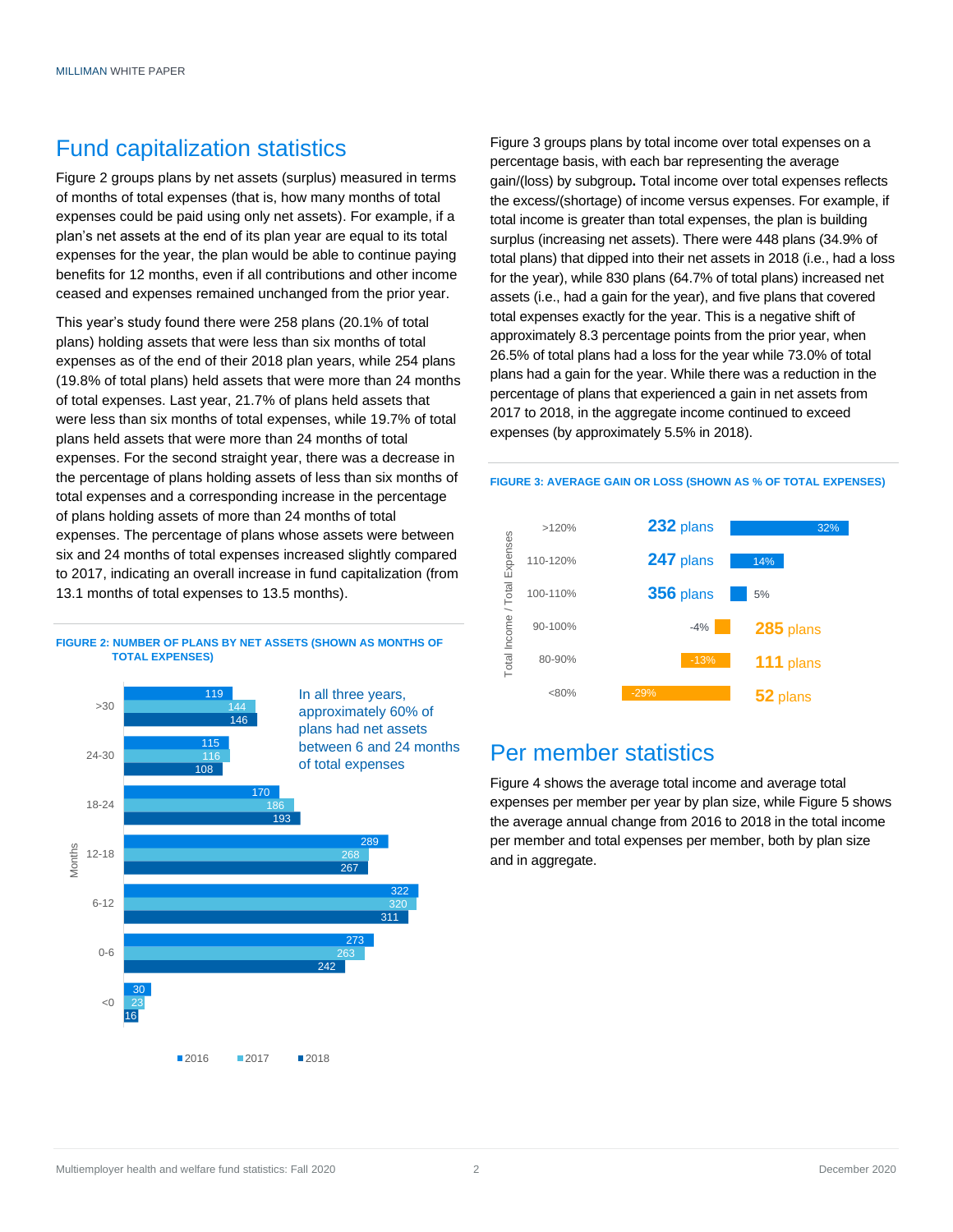

#### **FIGURE 4: AVERAGE TOTAL INCOME AND EXPENSES PER MEMBER PER YEAR**







For the Taft-Hartley plans included in this study, Figure 4 shows that income and expense patterns by plan size were largely similar to each other; for groups with more than 5,000 members, average total expenses per member are markedly lower than those plans with lower membership. Plans with more membership generally have larger purchasing power and can reduce costs through economies of scale, as well as being more likely to be self-insured, which can reduce plan costs. Figure 5 shows that the average total expenses per member increased from 2016 to 2018 by a larger percentage than average total income per member for all subgroups. All subgroups saw an increase in average total expenses per member ranging from 1.9% to 4.6%, whereas the increases in average total income per member ranged from 0.1% to 3.1%. In total, average expenses per member saw a percentage increase (3.4%) that was more than double the increase in average income per member (1.6%). However, that was largely attributable to a decrease in investment income per member in 2018; average employer and member contributions per member increased by a similar percentage as average expenses per member.

### About this study

A single Form 5500 filing can contain information pertaining to more than one benefit program, including non-health-related plans such as life insurance.

The following methodology was used to identify the plans to include in this study from the entire 2018 Internal Revenue Service (IRS) Form 5500 database:

- 1. Excluded plans that did not have code "1" listed in Part I (A) of the Form 5500. Code "1" indicates that the plan is a multiemployer plan.
- 2. Excluded plans that did not have code "4A" listed in Part II (8b) of the Form 5500. Code "4A" indicates that a health plan is offered.
- 3. Excluded plans where the fiscal plan year did not fall at least partially in 2018 (13 plans).